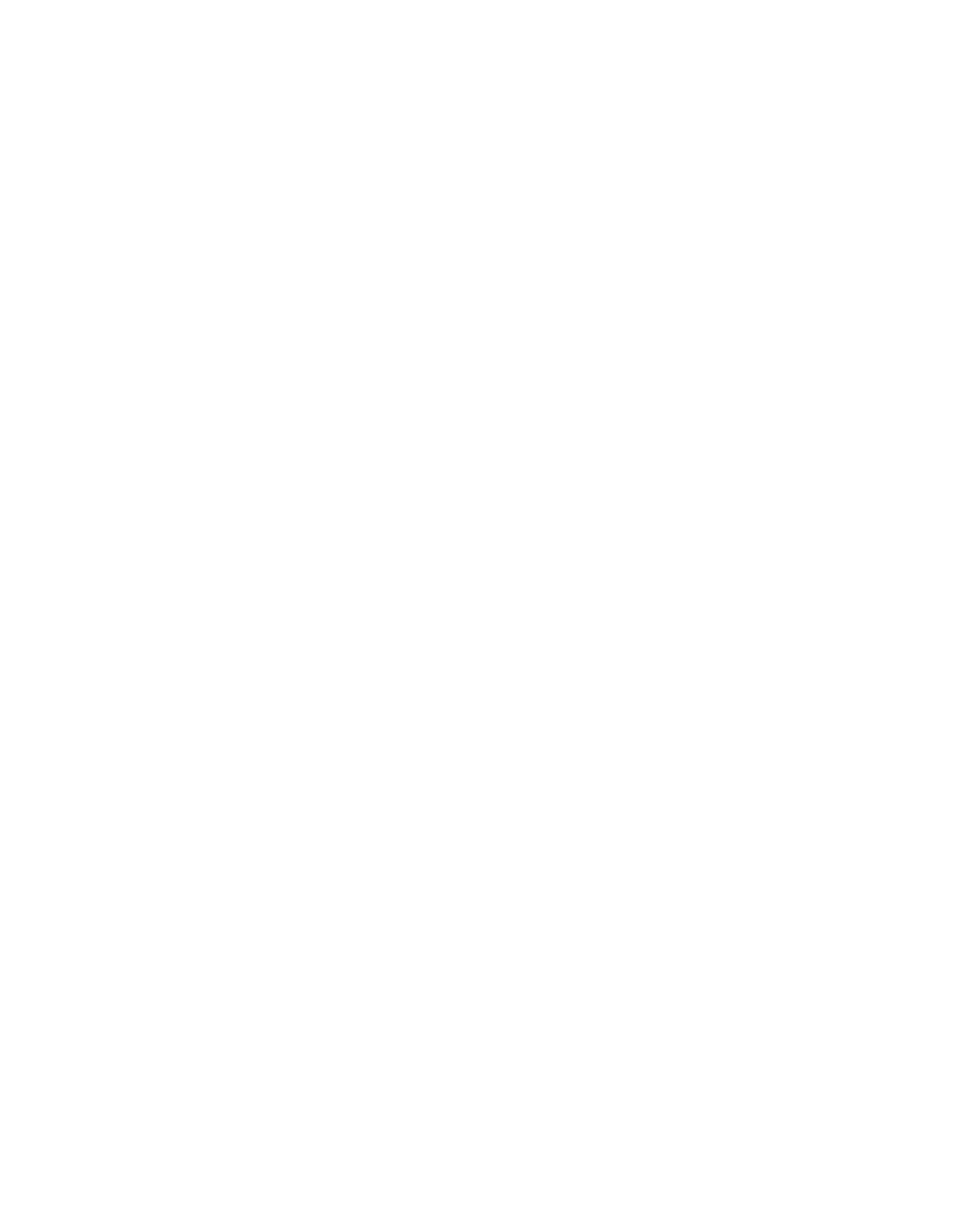## **SECTION 02271 GROUTED RIP-RAP**

### <span id="page-2-0"></span>**PART 1 - GENERAL**

#### <span id="page-2-1"></span>1.01 DESCRIPTION

Requirements specified in Conditions of Contract form a part of this Section. The work of this Section includes all labor, machinery, construction equipment and materials to install grouted rock rip-rap as shown on the Drawings and as herein specified.

- A. Work Included in This Section. Principal items are:
	- 1. Rock rip-rap
- B. Related Work Not in This Section.
	- 1. Clearing
	- 2. Earthwork
	- 3. Trenching, backfilling and compaction
	- 4. Concrete

#### <span id="page-2-2"></span>1.02 SUBMITTALS

Before delivery of materials, certified copies of reports of all material tests shall be submitted to the District. All sampling and testing shall be performed by an approved independent commercial testing laboratory.

### <span id="page-2-3"></span>**PART 2 - PRODUCTS**

#### <span id="page-2-4"></span>2.01 MATERIALS

Provide materials conforming to the following requirements.

- A. General. All rock products shall be clean, hard, sound, durable, uniform in quality and free from any detrimental quantity of soft, friable, thin elongated or laminated pieces, disintegrated material, organic matter, oil alkali, or other deleterious substance.
- B. Rock Rip-Rap Material. The requirements for rock rip-rap shall be as follows.
	- 1. General. Rock rip-rap shall be angular quarrystone. Rock shall be dense, sound, resistant to abrasion and free from cracks or weak cleavage planes. Rock shall be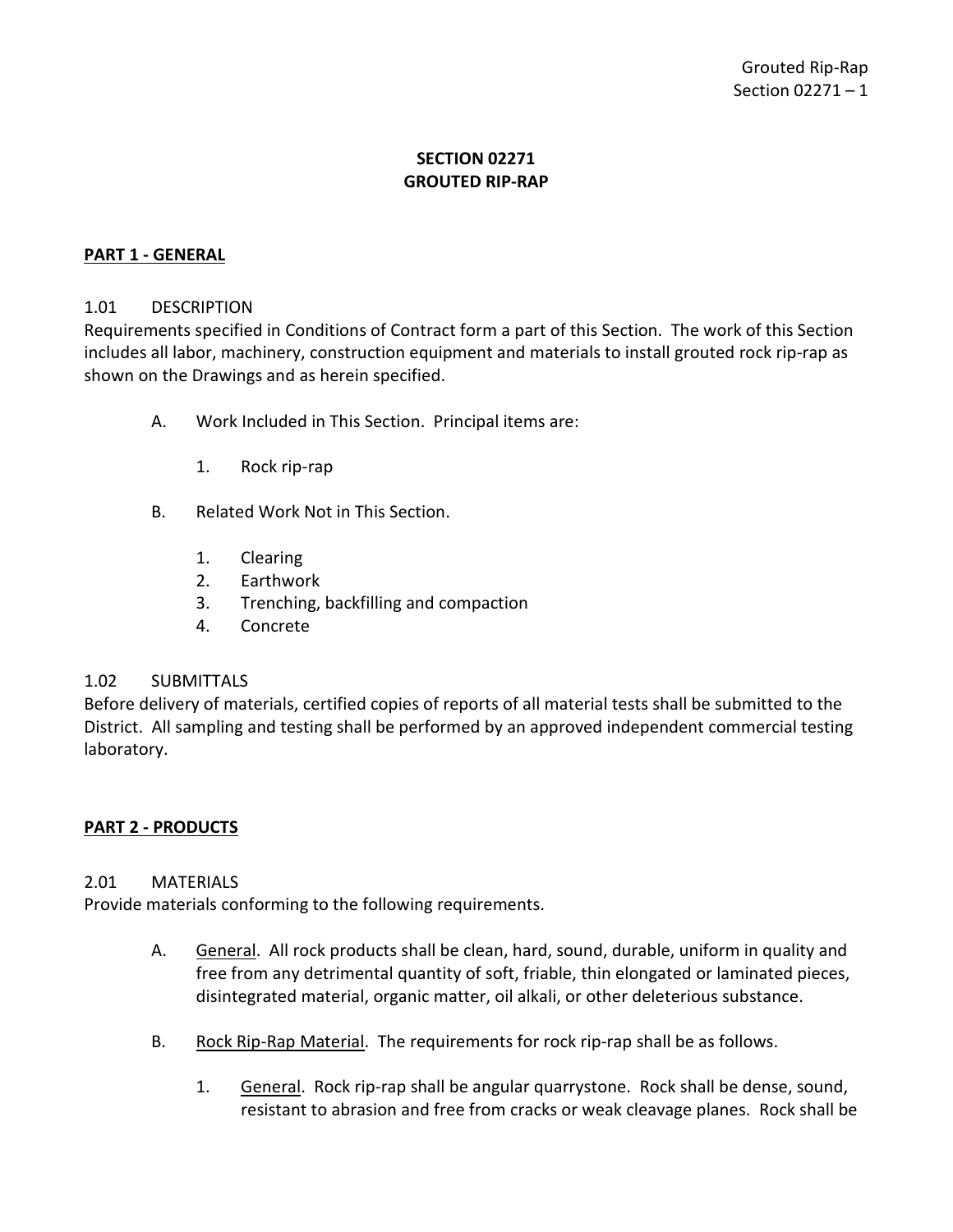of such character that it shall not disintegrate from the action of air, water or from conditions to be met during handling and placing.

2. Gradation. The individual classes of rock used in grouted rock slope protection shall be as called out on the Drawings. Individual fragments of rock shall have a thickness which is not less than one-third of the length of the rock. The classes of rock shall comply with the following gradation:

## GRADING OF CONCRETED-ROCK SLOPE PROTECTION Percentage Larger Than\* Classes

| <b>Rock Sizes</b> | Light    |
|-------------------|----------|
| $1/4$ -Ton        | 0-5      |
| 200-LB            | 50-100   |
| $75 - LB$         | $90-100$ |

Minimum Penetration of Concrete is ten (10) inches.

\* The amount of material smaller than the smallest size listed in the table for any class of concreted-rock slope protection shall not exceed the percentage limit listed in the table determined on a weight basis.

Compliance with the percentage limit shown in the table for all other sizes of the individual pieces of any class of concreted-rock slope protection shall be determined by the ratio of the number of individual pieces larger than the specified size compared to the total number of individual pieces larger than the smallest size listed in the table for that class.

3. Tests. The rock shall also conform to the following quality requirements:

| Tests                                                           | California<br>Test                | Requirement  |
|-----------------------------------------------------------------|-----------------------------------|--------------|
| <b>Apparent Specific Gravity 206</b><br>Absorption              | 2.5 Min.<br>206                   | 4.2 Max. $*$ |
| Durability Index                                                | 229                               | 52 Min.*     |
| <b>Course Durability Index</b><br>$\equiv$<br>% Absorption $+1$ | Durability Absorption Ratio (DAR) |              |

\* Based on the formula contained herein, absorption may exceed 4.2 percent if DAR is greater than 10. Durability Index may be less than 52 if DAR is greater than 24.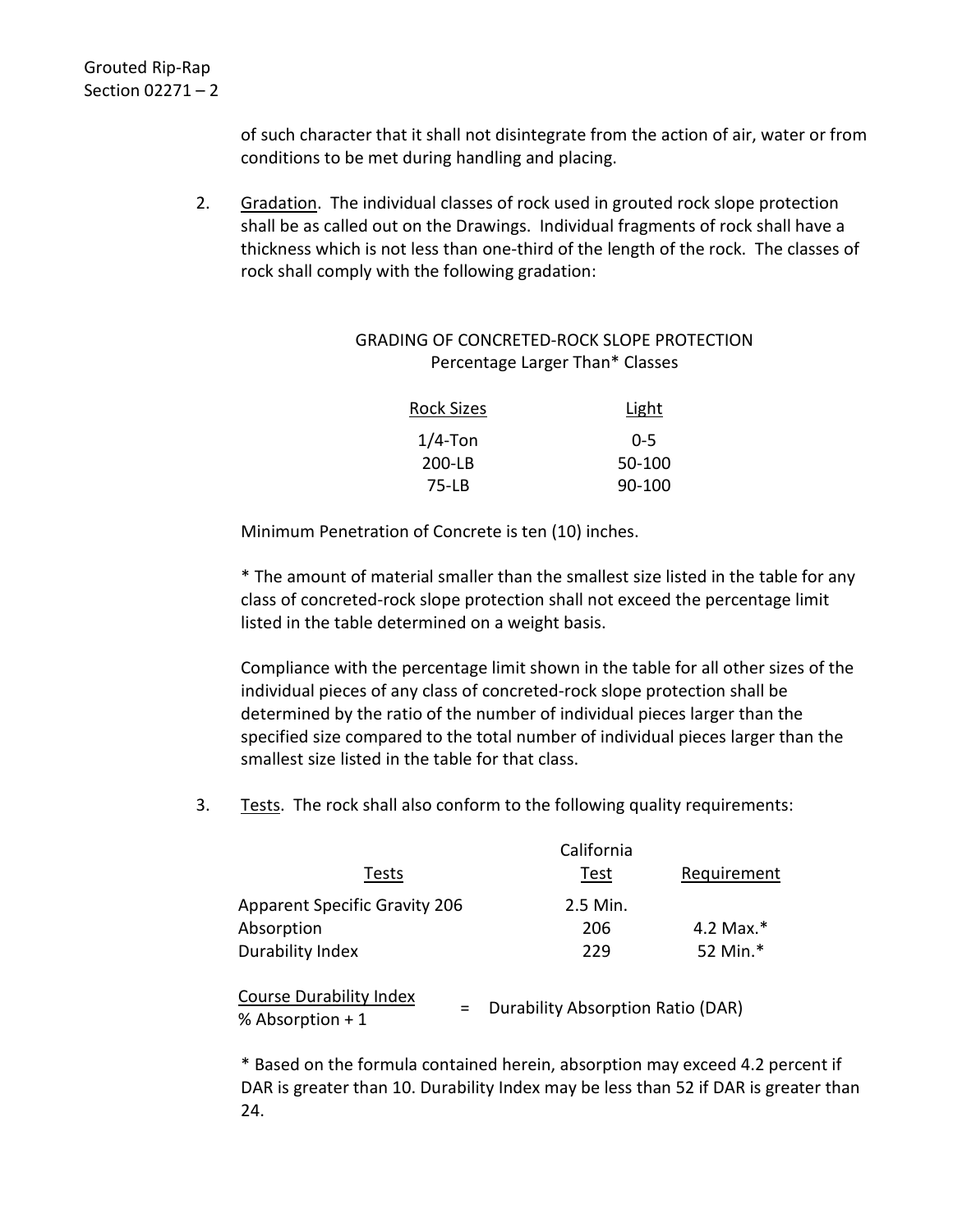C. Grout. Grout for grouted rip-rap shall comply with Class B concrete as defined in Section 03300. The water content of the concrete shall be such as to permit gravity flow into the interstices with limited spading and brooming.

## <span id="page-4-0"></span>**PART 3 - EXECUTION**

## <span id="page-4-1"></span>3.01 GENERAL

Place grouted rip-rap to the lines and grades as shown on the Drawings.

## <span id="page-4-2"></span>3.02 ROCK PLACEMENT

A footing trench shall be excavated along the toe of the slope as shown on the plans. Rocks shall be so placed as to provide a minimum of voids and the larger rocks shall be placed in the toe course and on the outside surface of the slope protection. The rock may be placed by dumping and may be spread in layers by bulldozers or other suitable equipment.

Local surface irregularities of the slope protection shall not vary from the planned slopes by more than one foot measured at right angles to the slope.

At the completion of slope protection work, the footing trench shall be filled with excavated material and compaction will not be required.

## <span id="page-4-3"></span>3.03 PLACING CONCRETE

The surfaces of the rock to be concreted shall be cleaned of adhering dirt and clay and then moistened. The concrete shall be placed in a continuous operation for any day's run at any one location. Concrete shall be brought to the place of final deposit by use of chutes, tubes, or buckets, or may be placed by means of pneumatic equipment of other mechanical methods. In no case shall concrete be permitted to flow on the slope protection a distance in excess of ten (10) feet.

Immediately after depositing, the concrete shall be spaded and rodded into place with suitable spades, trowels or other approved means until the minimum penetration is that shown in the rock gradation table.

After the concrete has been placed, the rocks shall be thoroughly brushed so that their top surfaces are exposed. The outer rocks shall project 1/3 to 1/4 their diameter above the concrete surface. After completion of any 10 foot strip, no workman or load shall be permitted on the surface for a period of at least 24 hours and longer if so ordered by the District.

Concrete shall be cured as provided in Section 03300.